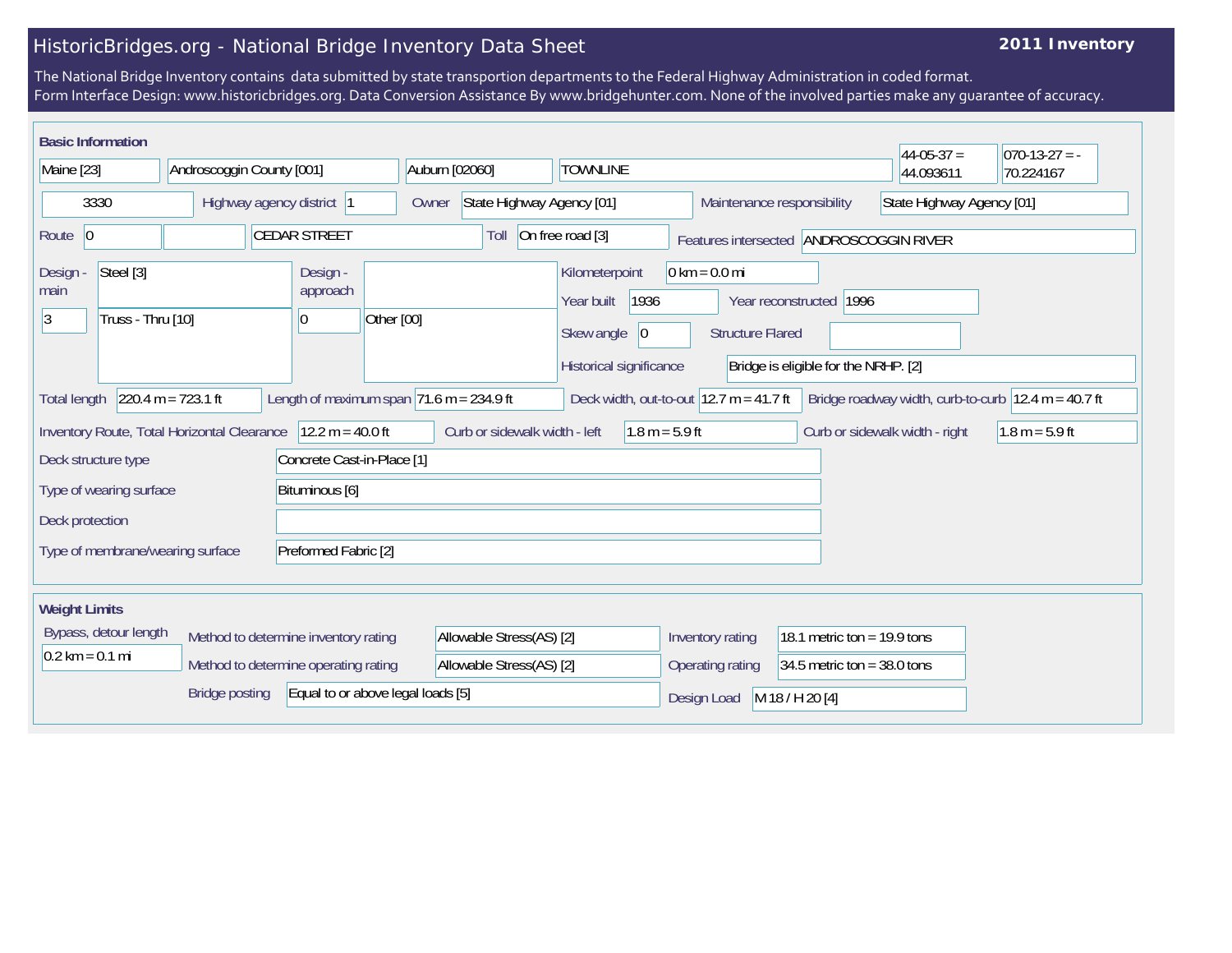| <b>Functional Details</b>                                                                                                                                |                                                                                |                                             |                       |  |  |  |  |  |  |
|----------------------------------------------------------------------------------------------------------------------------------------------------------|--------------------------------------------------------------------------------|---------------------------------------------|-----------------------|--|--|--|--|--|--|
| 15753<br>Average daily truck traffi 5<br>Average Daily Traffic                                                                                           | Year 2010<br>%                                                                 | Future average daily traffic                | 2030<br>22054<br>Year |  |  |  |  |  |  |
| Other Principal Arterial (Urban) [14]<br>Road classification                                                                                             | Approach roadway width<br>12.2 m = 40.0 ft                                     |                                             |                       |  |  |  |  |  |  |
| Type of service on bridge Highway-pedestrian [5]                                                                                                         |                                                                                |                                             |                       |  |  |  |  |  |  |
| No parallel structure exists. [N]<br>Parallel structure designation                                                                                      |                                                                                |                                             |                       |  |  |  |  |  |  |
| Type of service under bridge<br>Waterway [5]                                                                                                             | 0 <br>Lanes under structure                                                    | Navigation control                          |                       |  |  |  |  |  |  |
| $0 = N/A$<br>Navigation vertical clearanc                                                                                                                |                                                                                | Navigation horizontal clearance $ 0 = N/A $ |                       |  |  |  |  |  |  |
| Minimum navigation vertical clearance, vertical lift bridge $\vert$ 0 m = 0.0 ft<br>Minimum vertical clearance over bridge roadway<br>$4.75 m = 15.6 ft$ |                                                                                |                                             |                       |  |  |  |  |  |  |
| Minimum lateral underclearance reference feature Feature not a highway or railroad [N]                                                                   |                                                                                |                                             |                       |  |  |  |  |  |  |
| Minimum lateral underclearance on left 99.9 = Unlimited<br>Minimum lateral underclearance on right 99.9 = Unlimited                                      |                                                                                |                                             |                       |  |  |  |  |  |  |
| Minimum vertical underclearance reference feature Feature not a highway or railroad [N]<br>Minimum Vertical Underclearance $ 0 = N/A $                   |                                                                                |                                             |                       |  |  |  |  |  |  |
| Appraisal ratings - underclearances N/A [N]                                                                                                              |                                                                                |                                             |                       |  |  |  |  |  |  |
| <b>Repair and Replacement Plans</b>                                                                                                                      |                                                                                |                                             |                       |  |  |  |  |  |  |
|                                                                                                                                                          |                                                                                |                                             |                       |  |  |  |  |  |  |
| Type of work to be performed                                                                                                                             | Work done by                                                                   |                                             |                       |  |  |  |  |  |  |
|                                                                                                                                                          | Bridge improvement cost<br>Roadway improvement cost                            |                                             |                       |  |  |  |  |  |  |
|                                                                                                                                                          | Length of structure improvement                                                |                                             | Total project cost    |  |  |  |  |  |  |
|                                                                                                                                                          | Year of improvement cost estimate                                              |                                             |                       |  |  |  |  |  |  |
|                                                                                                                                                          | Border bridge - state<br>Border bridge - percent responsibility of other state |                                             |                       |  |  |  |  |  |  |
|                                                                                                                                                          | n/a<br>Border bridge - structure number                                        |                                             |                       |  |  |  |  |  |  |